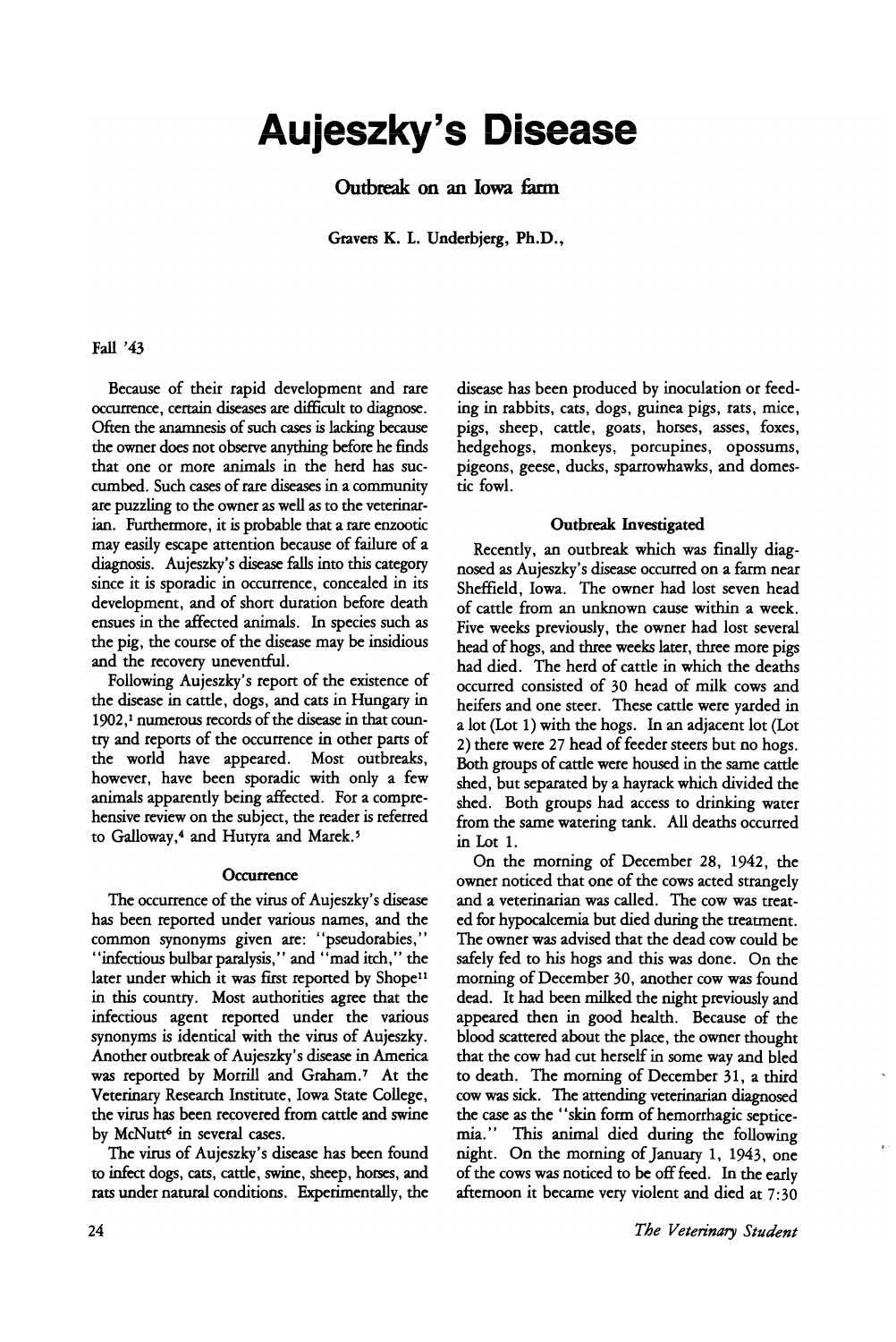p.m. There were no sick or dead animals on January 2, but on January 3, one cow was found dead and two others were off feed and had an unsteady gait. One was showing extreme irritation about the head and neck, but the other went down showing no pruritus and went into a coma at 3:30 p.m. Both cows were dead at 8:30 p.m. The heads of the latter three cows were taken to the Iowa State College Veterinary Research Institute for a laboratory diagnosis on January 4 by the veterinarian in attendance since January 1. The owner was immediately advised to remove the hogs from the cattle pen.

The length of time the animals showed symptoms before they succumbed ranged approximately from 14 to 20 hours. The temperatures of two of the animals were 1010 F. and 1030 F. Other animals were too violent to appreach. It is worthy of note that the owner had been medicating the hogs in Lot 1, indicating an illness.

#### Brain Cultures Made

Cultures made from the brains of the affected cattle were found to be sterile of bacteria. Physiological salt solution suspensions of the brain were injected into rabbits by the subcutaneous and intravenous routes. The subcutaneous injections reproduced the clinical picture of "mad itch" as it is seen in cattle. After an incubation period of 48 hours, the rabbits appeared uneasy and began biting and scratching at the site of inoculation. The condition became progressively worse and the biting and scratching more persistent and savage. The skin was soon abraded and denuded of hair. As the animals became weaker, the attempts at scratching became fewer. The animals fell on their sides and were unable to rise. Their respirations became rapid and noisy, and death ensued in about 12 to 20 hours after the first evidence of pruritus.

Injected intracerebrally, the brain suspensions produced the uniformly fatal disease in rabbits. The rabbits died in 24 to 48 hours following inoculation. After an incubation period of 20 to 44 hours, the animals appeared nervous and excited. They would run about wildly in their cage, striking their heads violently against the sides of the cage. Death was preceded by coma and rapid, noisy respiration.

## **Diagnosis**

The history of the case and the clinical symptoms of the inoculated rabbits leave but little doubt of a diagnosis of Aujeszky's disease or "mad itch." The disease has been shown to be present in Iowa, occurring sporadically in cattle and swine by Shope<sup>8,9,10,11</sup> and McNutt.<sup>6</sup> It is apparently contagious in rats and swine,9,10 but little is known about its transmission under natural conditions. The

disease apparently is not contagious in cattle. The means by which cattle become infected, and the method of spread in these animals is not clear. Patto cited by Shope<sup>9</sup> noted that in all the outbreaks which came under his observation in Brazil, the infected cattle had been kept in intimate contact with swine. Burggraaf and Lourens<sup>2</sup> have stated that in an outbreak of pseudorabies in Holland in 1932, in which the disease was recognized as a relatively mild illness in swine but highly fatal in cattle, the swine became ill before the cattle on the farms. These authors further noted that, with the exception of four cows on two farms, all cattle which became infected had been housed in the same building with sick hogs. Shope9,10 has presented experimental evidence that swine may serve as the source of infection for cattle. He showed also that fatal infection can be induced in rabbits by bringing their abraded skin in contact with the snouts of infected pigs, and he thought it possible that cattle may become infected in a similar manner. Shope visualized a cycle of infection from rats to pigs (he showed that carcasses of infected rats were eaten voraciously by pigs which as a result became infected), to cattle, and back to rats (the rats and/or pigs feeding on carcasses of dead cattle).

If this mode of transmission is accepted, an explanation of the infection of the cattle in Lot 1 in the case reported is made possible. It is not likely, however, that the deaths of the pigs previous to the infection of the cattle were due to Aujeszky's disease, since it is rarely fatal to this species except in baby pigs, and animals affected exhibit only a transient depression and inappetence. On the other hand, the pig may have been affected with the disease and since the virus is present in the nose of a hog<sup>3</sup>,9,10 it is likely that the cattle lying about the barn lot may have become infected by coming in contact with the noses of the pigs. Cattle lying about a barn lot in which hogs are also kept frequently come in contact with the noses of pigs. Swine under such conditions can be observed to approach a cow and probe it in the flank or side with their snouts . In support of the supposition that the swine in Lot 1 may have been carriers of the infection and transmitted it to the cattle is the nonexistence of any fatalities occurring among the cattle in Lot 2, to which the pigs did not have access. In addition, following the removal of the pigs from the cattle pen, no more fatalities have been reported on the farm.

*(The writer is indebted to Dr. S.* H. *McNutt of the Veten'nary Research Institute, Iowa State College, who diagnosed the case and furnished valuable material.)*